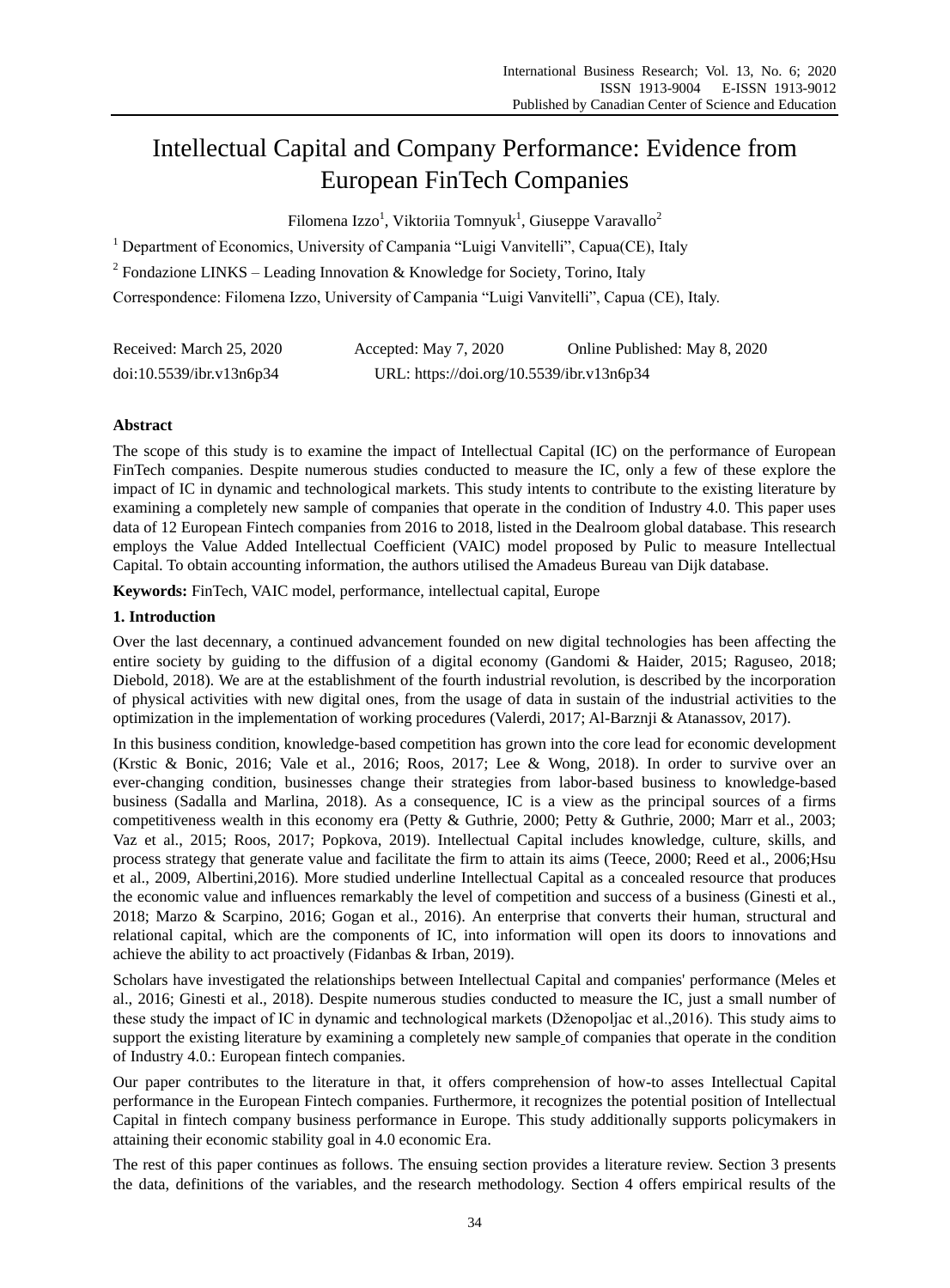analysis. Section 5 provides discussion, conclusion, and futures research direction.

#### **2. Literature Review**

The notion of Intellectual Capital is still a topic of current debate for numerous motives. It has no commonly recognized definition, as it is debated in different fields and from diverse viewpoints, comprising economics, strategy, accounting, human resources, marketing, and communication (Lee & Wong, 2019).

Numerous researches have been conducted to investigate the concept of IC in different industries and countries (Sveiby, 1997; Bontis, 1998; Lev. 2000; Sharabati, 2010; Dženopoljac, 2016).

From the literature, the notion of IC is defined by scholars in numerous ways. Edvinson and Malone (1997) described Intellectual Capital as the ownership of knowledge, skills, customer relationship, strategy, and professional skills that lead added values to the firm. Sullivan (1999) described Intellectual Capital as the knowledge that can be transformed into profit. Herman (2010) defined it as a set of critical skills owned by employees. In numerous cases, Intellectual Capital seems to be vital for the decision making of the firms, and it is the only asset that appreciates over time instead of depreciating (Alhassan and Asare, 2018; D'egidio, 2006).

However, the major scholars agree that IC is composite by three major elements: human capital, structural capital, and relational capital (Subramaniam & Youndt, 2005; Bjurstrom & Roberts, 2007).

*Human capital* refers to people who are part of a firm, especially the knowledge these persons have (White, 2007). Commonly, it refers to the tacit knowledge, such as experience, loyalty, culture, and education that exist in every worker of a firm (McGregor et al., 2004; Tsui et al., 2014). *Structural capital* is recognized as organizational capital, which includes the organization's procedures, databases, documentation service systems, and other types of codified knowledge (Ting and Lean, 2009; Marzo & Scarpino, 2016). *Relational capital* refers to interactions of the company with the external environment; it also comprehends the company's brand, customer loyalty, and corporate reputation (Jayawarna et al., 2014).

IC must be well-comprehended and right managed in companies that it wants to compete effectively in the modern economy. For this reason, to manage the IC well, it is essential to measure and evaluate its performance and improving it regularly. The measurement of Intellectual Capital represents a critical activity for the decision-making process and for the formulation of strategies inside the firms (Roos et al., 2005; Thorleifsdottir and Claessen, 2006). It will, therefore, be even more decisive in the future because of the more competition brought by the development of the fourth industrial revolution.

This study employs the Value Added Intellectual Capital model, which was proposed by Pulic (1998) to measure Intellectual Capital because of its benefits (Iazzolino & Laise, 2013; Tran & Vo, 2018). The proposed model is based on the estimate of value added (VA), human capital (HC) structural capital (SC) and capital employed (CE), and has the aim of measuring the capacity of a firm to create value-added thanks to the efficient use of its intellectual capital (Capuano, 2010).The principal advantage of the method is to be founded on public information attainable from the financial statements.

The VAIC model has been extensively tested in various contexts (Ting and Lean, 2009; Celenza et al., 2014) and has been extensively used to measure the relationship between IC and corporate performance of the companies. Joshi et al. (2013) employed the VAIC method to test the effect of Intellectual Capital on financial performance, identifying the Human Capital as the most significant component. Alhassan and Asare (2016) investigate the influence of IC on efficiency in the banking industry in Ghana from 2003 to 2011 using the VAIC model. The author's discovery that VAIC and its elements except for SCE (Structural Capital Efficiency) are positive and significantly linked to variations in productivity. Ginesti et al. (2018) examine the relationship between IC and corporate performance of 452 non-listed Italian companies, proving a positive relationship of VAIC, CEE and SCE with measures of financial performance.

The large body of literature has examined the relationship between IC and the performance of firms operating in traditional sectors, especially in the financial sector. However, only a limited number of these have studied IC in knowledge-intensive industries. Gan and Saleh (2008) examine the relation between Intellectual Capital and financial performance of technological firms in Malaysia, discovering that the firms still depend on CEE (Capital Employed Efficiency). Dženopoljac et al. (2016) study of Serbian ICT firms during 2009-2013, discovered that only Capital Employed Efficiency had a considerable influence on corporate performance. However, no study so far has studied the impact of IC in Fintech companies, most likely because Fintech market is a very recent market.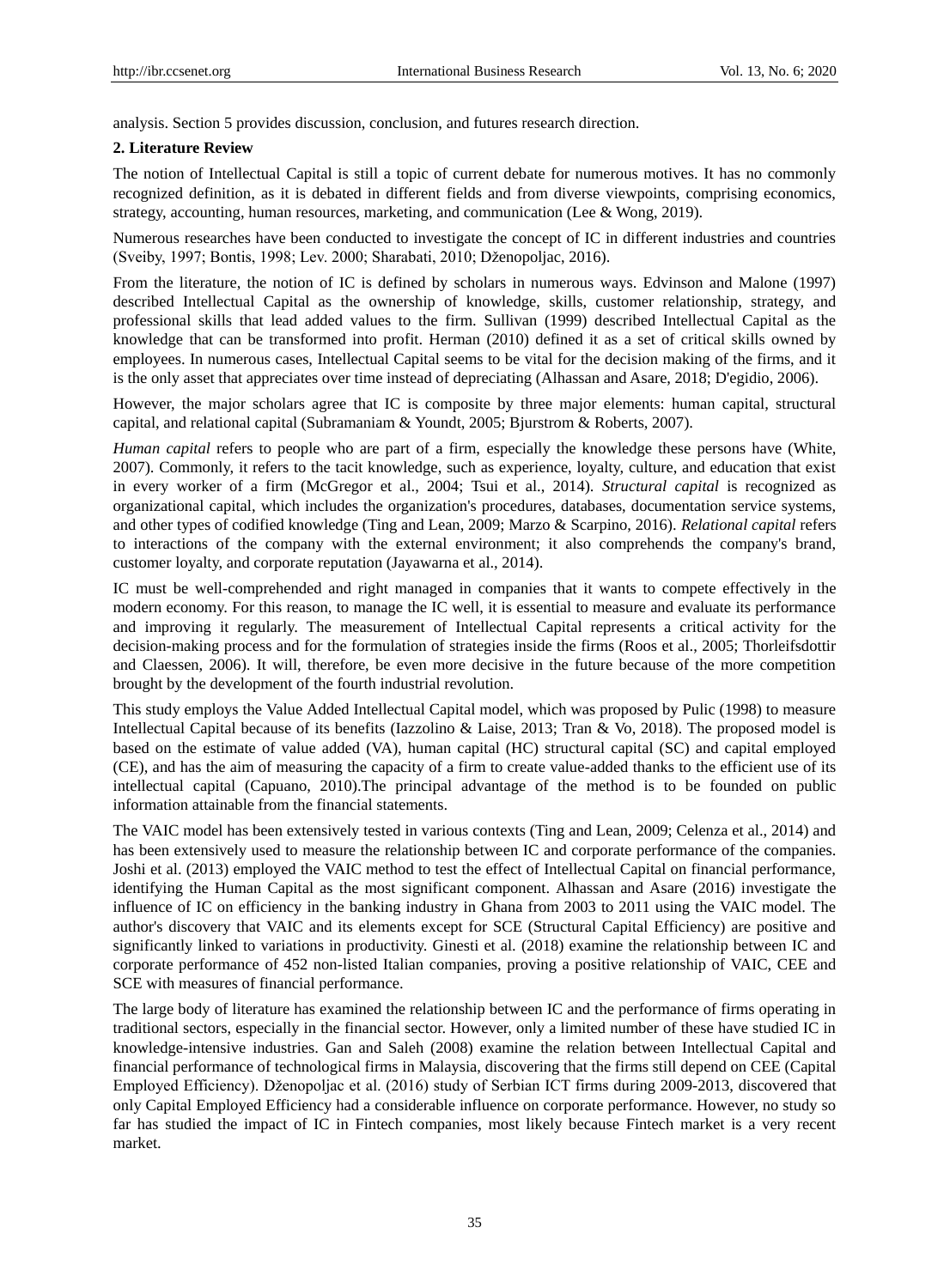# *2.1 Research Hypotheses*

Based on these argumentations we propose to test the following two hypotheses:

*H1*. There is a positive relationship between VAIC and Fintech companies' performance.

*H2.* There is a positive relationship between VAIC components and Fintech companies' performance.

# **3. Method**

# *3.1 Overview of the FinTech European Sector*

In the context of the Industry 4.0, new businesses developed. Through the application of enabling technologies such as Blockchain, the Internet of Things, and Artificial Intelligence have entered new players in the financial market, creating a completely new sector, that of Financial Technologies Companies (FinTech).

Fintech is a new financial sector that employs technology to improve financial activities as opposed to traditional financial institutions (Schueffel, 2017). The term "FinTech" is a neologism that derives from the words "financial" and "technology" and generally explains the union of modern Internet technologies, with traditional business activities of the financial services industry (Gomber et al., 2017). Financial technology companies are both startups and established financial institutions, and technology firms attempting to change or improve the use of financial services offered by existing financial institutions. Financial technology has been employed to automate trading, banking services, and risk management (Aldridge & Krawciw, 2017). Fintech operates in the following area: payment, money management, lending, wealth & asset management, insurtech, regtech, and tech enabler.

In recent years, the FinTech sector has had a steady development all over the world. Dealroom data report (2019) shows that since 2013 European Fintech companies have created over 2x more value than any tech sector (software, gaming, food, transportation, music, travel, health). In Europe, both realized and current pipeline of private startups (euro 128 B).

European fintech investment (\$5.1B) recently surpassed Asia (\$2.2B) and is not that far from the USA (\$7.5B). However, with the introduction of the European regulation on digital payments (PSD2), European FinTech companies will be able to take advantage of particularly valuable information for free, hitherto held exclusively by banks. Consequently, the European FinTech will be able to accelerate the growth of competition significantly.

The development of the FinTech market is promoted not only by new startups but also by big Internet giants (Google, Apple, Facebook, Amazon), which are gradually expanding its range of activities in the financial sector. Facebook, for example, has recently obtained one e-money (Libra) license in Ireland.

## *3.2 Measurement of IC*

Following Pulic (2000), Intellectual Capital value can be determinate through the VAIC method (Value Added Intellectual Coefficient). This method is based on accounting information, which is objective and verifiable. VAIC calculates the efficiency of physical, human, and structural capital. The model is measured as follow:

$$
V AIC = [(V A/H C) + (SC/V A)] + VA / CE
$$
\n(1)

| $HCE = VA/HC$ | where VA=value added and HC= total salaries and wages.                 |
|---------------|------------------------------------------------------------------------|
| SCE=SC/VA     | where VA=value added and SC= structural capital for the company.       |
| CEE=VA/CE     | where VA=value added and CE= book value of the net assets of the firm. |

The VAIC model was employed in numerous studies (Ting & Lean, 2009; Celenza et al.,2014). Scholars have investigated, in particular, the relationships between IC and company performance (Meles et al., 2016; Ginesti et al.,2018). Despite numerous studies conducted to measure the IC, just a limited number of these explore the impact of IC in dynamic and technological markets (Dženopoljac et al., 2016).

By analyzing the impact of Intellectual Capital on companies' performance, VAIC and its elements are independent variables. Return on assets (ROA) is used as a performance indicator of companies.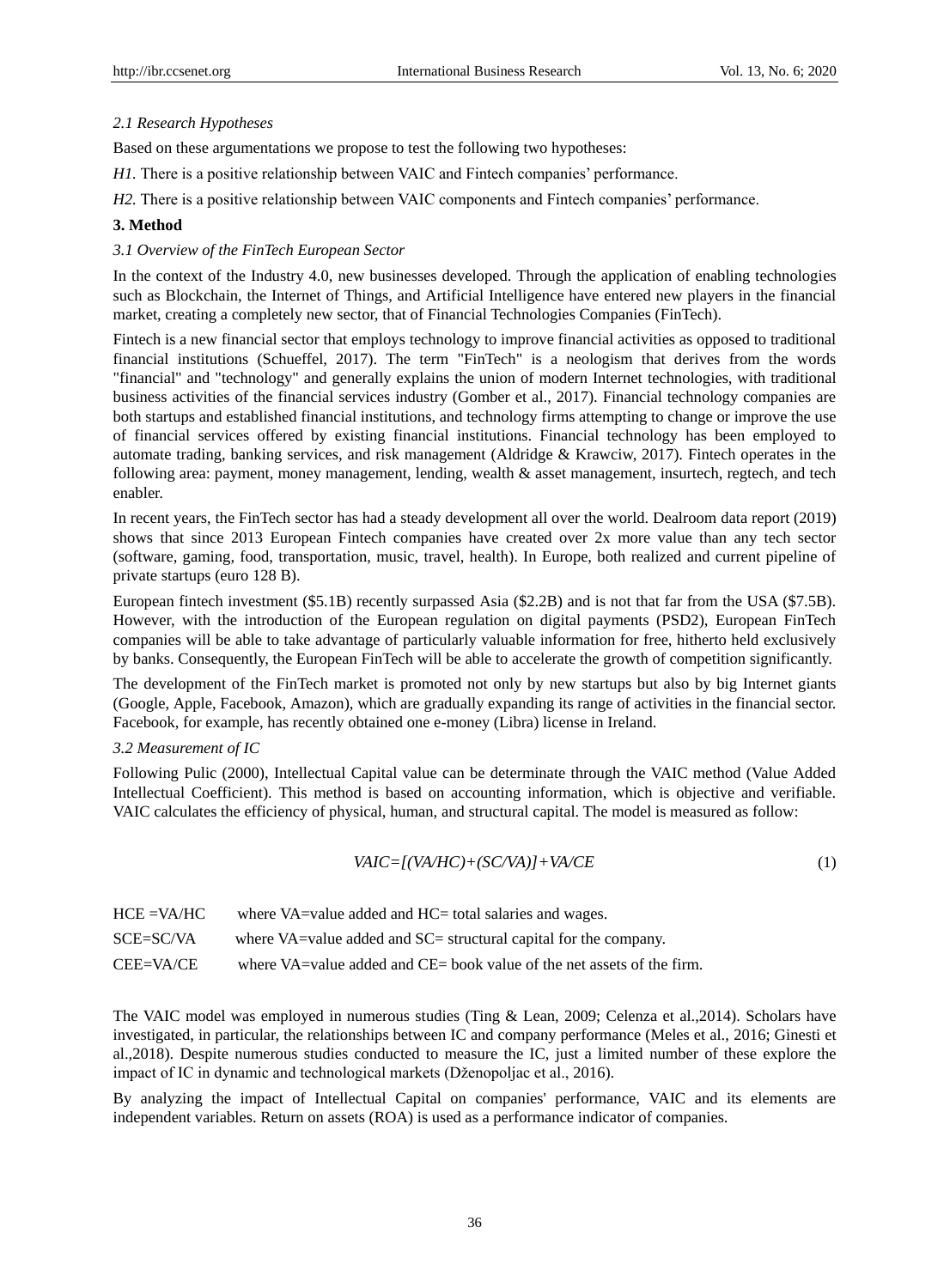#### Table 1. Variables Description

| <b>Variables</b>                            | Description                                               |
|---------------------------------------------|-----------------------------------------------------------|
| ROA (return on assets)                      | Indicator of financial performance                        |
| VAIC (value added intellectual coefficient) | The sum of HCE, SCE and CEE                               |
| HCE (human capital efficiency)              | Indicator of value-added efficiency of human capital      |
| SCE (structural capital efficiency)         | Indicator of value-added efficiency of structural capital |
| CEE (capital employed efficiency)           | Indicator of value-added efficiency of physical capital   |

#### *3.3 Regression Models*

This study implements a regression model, testing the relationship between IC and corporate performance. Model (1) analyze the impact of VAIC on companies' corporate performance and model (2) analyze the impact of VAIC components on the company's corporate performance.

$$
Model 1: ROA = \beta_0 + \beta_1 VAIC + \varepsilon,\tag{2}
$$

$$
\text{Model 2:} \quad ROA = \beta_0 + \beta_1 HCE + \beta_2 SCE + \beta_3 CEE + \varepsilon. \tag{3}
$$

#### *3.4 Data*

This study utilizes data of 12 European financial technology companies from 2016 to 2018, listed in Dealroom global database (providing analytics on startups and venture capital investment). To obtain accounting information, the authors used the Amadeus Bureau van Dijk database. The sample of data was obtained after a selection of only companies with available information for each of the variables listed in Table I. Moreover, the financial technology sector is extremely newly established, and only a few numbers of companies provided data from 2016 to 2018.

#### **4. Results**

Table 2 shows the mean values of each dependent and independent variables for the year 2016 to 2018. The first part of Figure 1 shows the composition of VAIC from 12 companies from 2016 to 2018. This first representation is evidence that the component of Human Capital has a higher value for the majority of companies across other components of the VAIC model. The second part of Figure 1 describes VAIC range and how each component of value contributes to forming the final value of VAIC for the 12 FinTech companies.

| <b>HCE</b> | <b>SCE</b> | <b>CEE</b> | <b>VAIC</b> | <b>ROA</b> |
|------------|------------|------------|-------------|------------|
| 2.68       | 0.62       | 0.69       | 3.99        | 26.28      |
| 3.62       | 0.72       | 0.38       | 4.72        | 6.41       |
| 2.21       | 0.54       | 0.95       | 3.71        | 11.86      |
| 3.67       | 0.72       | 0.92       | 5.32        | 30.86      |
| 1.77       | 0.43       | 0.82       | 3.02        | 18.40      |
| 0.19       | $-6.49$    | 0.27       | $-6.03$     | $-32.92$   |
| 6.91       | 0.85       | 2.22       | 9.99        | 65.10      |
| 1.60       | 0.37       | 1.33       | 3.30        | 8.57       |
| $-0.28$    | 1.42       | 0.54       | 1.67        | $-44.37$   |
| 0.32       | 0.65       | 0.23       | 1.20        | $-11.12$   |
| $-2.05$    | 1.53       | $-0.40$    | $-0.92$     | $-58.29$   |
| 1.10       | 0.09       | 8.51       | 9.70        | 17.17      |

Table 2. Results from VAIC calculation of 12 European FinTech (2016-2018)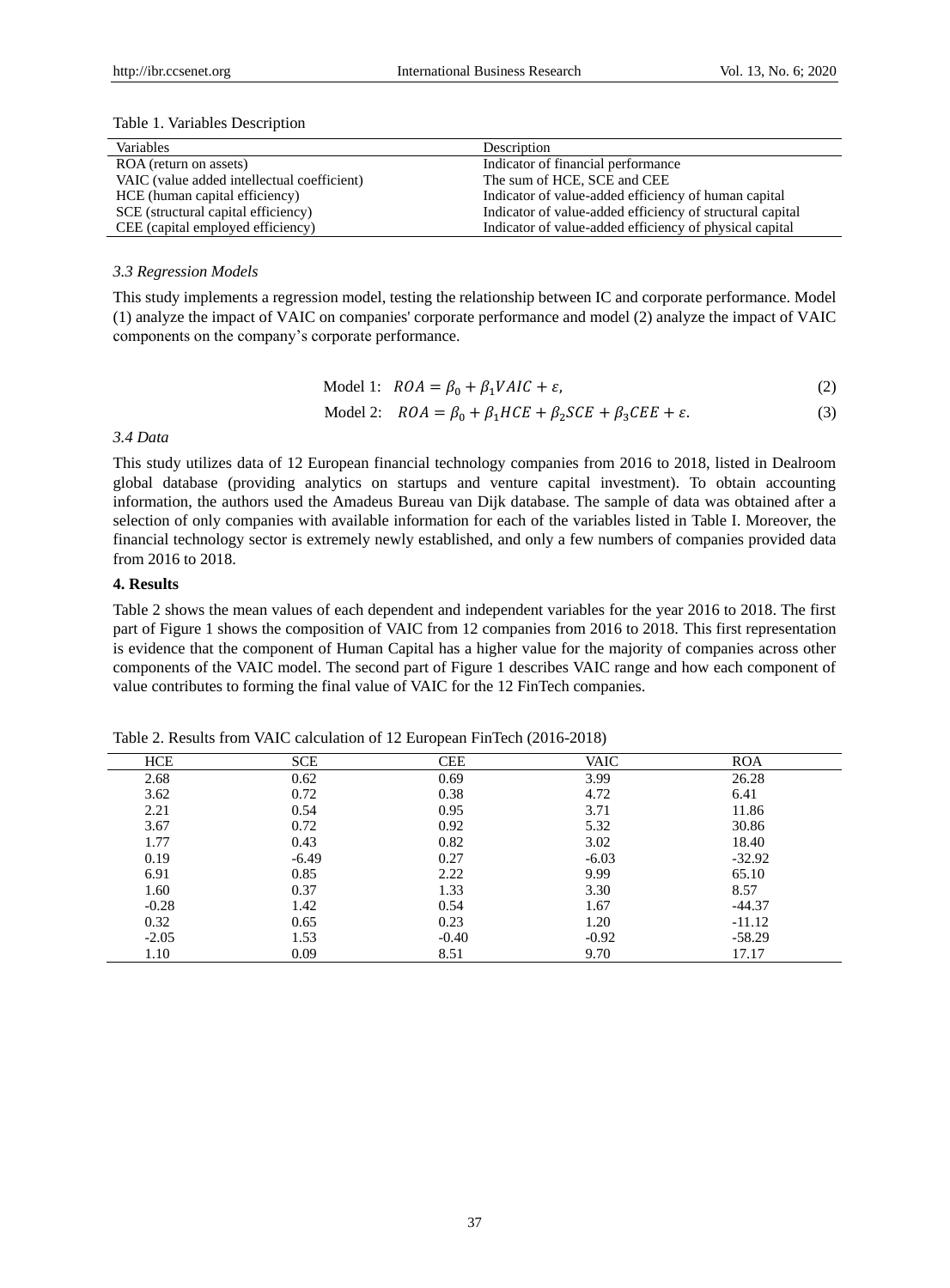

Figure 1. VAIC composition

Before moving on to the regression analysis, it is useful to perform descriptive statistics of the observed variables. In particular, Table 3 shows the minimum, the maximum, the standard deviation, the median, and the average of all the variables taken into consideration for the analysis.

| Variables  | Nr of Firms | Minimum  | Maximum | Mean     | Median | Std.deviation |
|------------|-------------|----------|---------|----------|--------|---------------|
| <b>HCE</b> | ∣າ          | $-2.05$  | 6.91    | 1.81     | 1.68   | 2.30          |
| <b>SCE</b> | ר ו         | $-6.49$  | 1.53    | $0.12\,$ | 0.64   | 2.12          |
| <b>CEE</b> | 1 າ         | $-0.40$  | 8.51    | 1.37     | 0.75   | 2.34          |
| VAIC       | ∣າ          | $-6.03$  | 9.99    | 3.31     | 3.50   | 4.31          |
| <b>ROA</b> | ി           | $-58.29$ |         | 3.16     | 10.21  | 34.67         |

Table 3. Descriptive statistics

Table 4 shows the results of the correlation matrix between variables, using Spearman's correlation analysis. Our findings reveal a significantly positive relationship between VAIC and ROA. Also, the outcomes illustrated in Table 4 show that HCE has a high correlation with ROA, and a significative relationship between CEE and ROA, while SCE show a no significative value. This means that investment in Structural Capital in FinTech companies is no impact significantly on their financial performance.

Table 4. Correlation Matrix for HCE, SCE, CEE, VAIC and ROA

|                                  | HCE                                         | <b>SCE</b>        | CEE                 | VAIC | ROA |  |
|----------------------------------|---------------------------------------------|-------------------|---------------------|------|-----|--|
|                                  |                                             |                   |                     |      |     |  |
|                                  | 0.05                                        |                   |                     |      |     |  |
|                                  | 0.53                                        |                   |                     |      |     |  |
|                                  |                                             | $-0.34$<br>$0.05$ |                     |      |     |  |
| HCE<br>SCE<br>CEE<br>VAIC<br>ROA | $\begin{array}{c} 0.81 \\ 0.86 \end{array}$ | $-0.15$           | $\frac{0.77}{0.72}$ | 0.80 |     |  |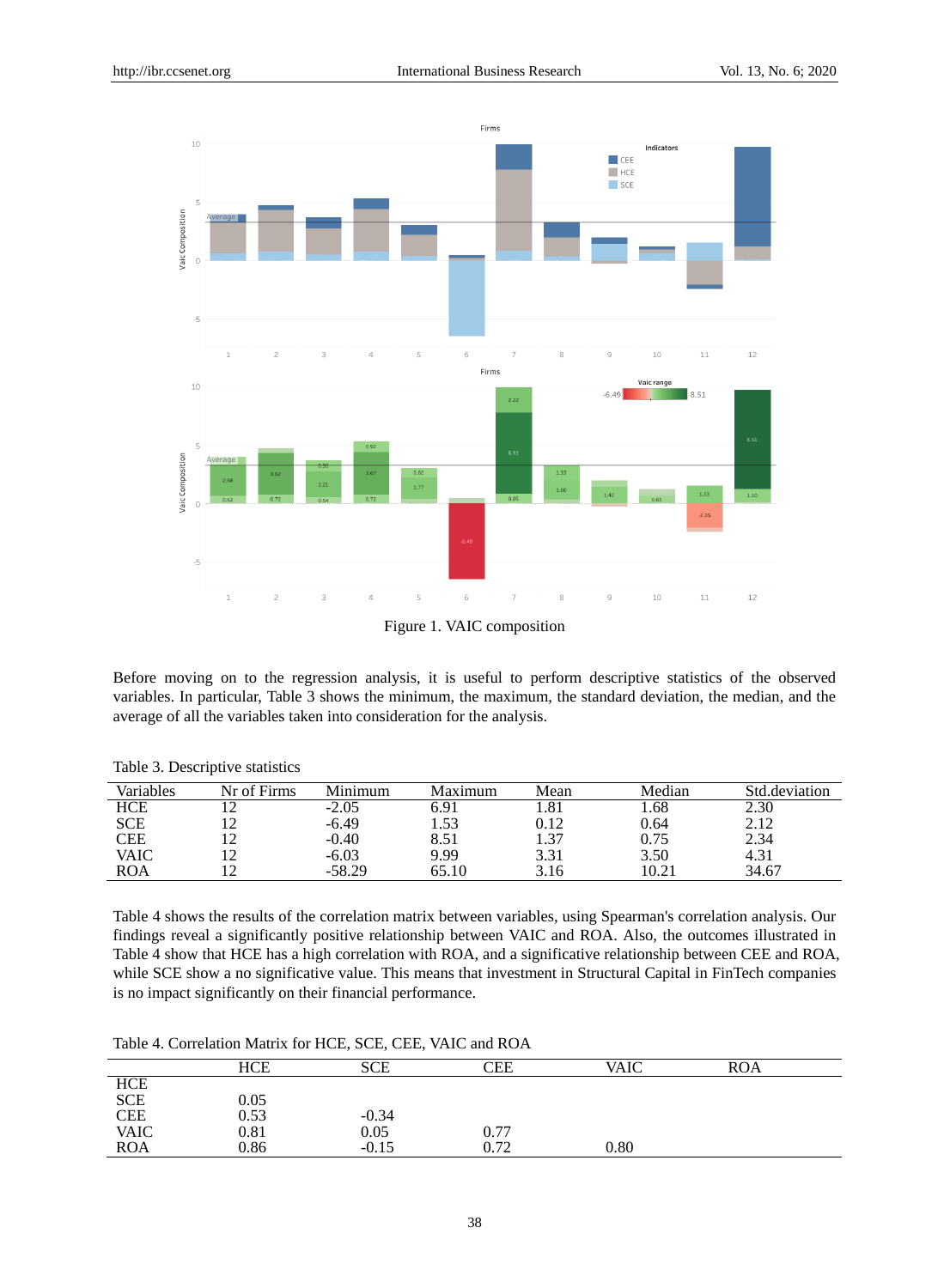The results of regression models are presented in Table 5 and in Figure 2. Model (1) examines the effects of VAIC on ROA. The results reveal a positive relationship between two variables. The estimated coefficient is 6.276 (p-value = 0.002), and the Adjusted R-squared is 0.57, this indicates that the model explains 57% of the variation in ROA. Therefore, we can confirm the previous hypothesis H1: There is a positive relationship between VAIC and the Fintech company's financial performance. This result confirms the findings of previous studies, for example Ginesti el al. (2018) and Ting & Hooi (2009).

Model 2 examines the effects of each component of VAIC model on ROA. Table 5 reveals mixed results. Human Capital Efficiency results in a better predictor of company performance with an estimated coefficient of 13.123 and associated p-value  $= 0.000$ . Structural Capital Efficiency with an associated coefficient of 1.570 and p-value  $= 0.60$ , demonstrated a non-significant relationship with ROA indicator. Capital Employed Efficiency with an estimated coefficient of 3.437 and p-value = 0.085; this means that HCE and CEE are better indicators of company performance. Moreover, the Adjusted R-squared of 0.849 of model 2 suggests that this result is significantly robust.

|  | Table 5. Regression models |  |
|--|----------------------------|--|
|--|----------------------------|--|

| Variables   | Model 1     |              | Model 2     |              |
|-------------|-------------|--------------|-------------|--------------|
|             | Coefficient | p-value      | Coefficient | p-value      |
| <b>VAIC</b> | 6.276       | $0.002$ (**) |             |              |
| <b>HCE</b>  |             |              | 13.123      | $0.000$ (**) |
| <b>SCE</b>  |             |              | 1.057       | 0.600        |
| <b>CEE</b>  |             |              | 3.437       | 0.085        |
| $R^2$ _Adj  | 0.570       |              | 0.849       |              |

*Note.* (\*\*) Significance level p-value<0.01.



Figure 2. Model 1 and Model 2 regression plots

## **5. Discussion and Conclusion**

More studies conducted to measure the IC, just a small number of these investigate the impact of IC in dynamic and technological markets. Our study aims to influence this flow of research by examining a completely new sample of firms that operate in the conditions of Industry 4.0: European fintech companies.

Furthermore, this study provides to comprehending the causal relationship between Intellectual Capital components and the performance of a sample of European Fintech companies, implementing Value Added Intellectual Coefficient (VAIC) model, and evaluating corporate performance.

Results propose that firms concerned in realizing good performance must strengthen their attentiveness to their Human Capital, through a strategy of valuation of employees' abilities, skills, and experience.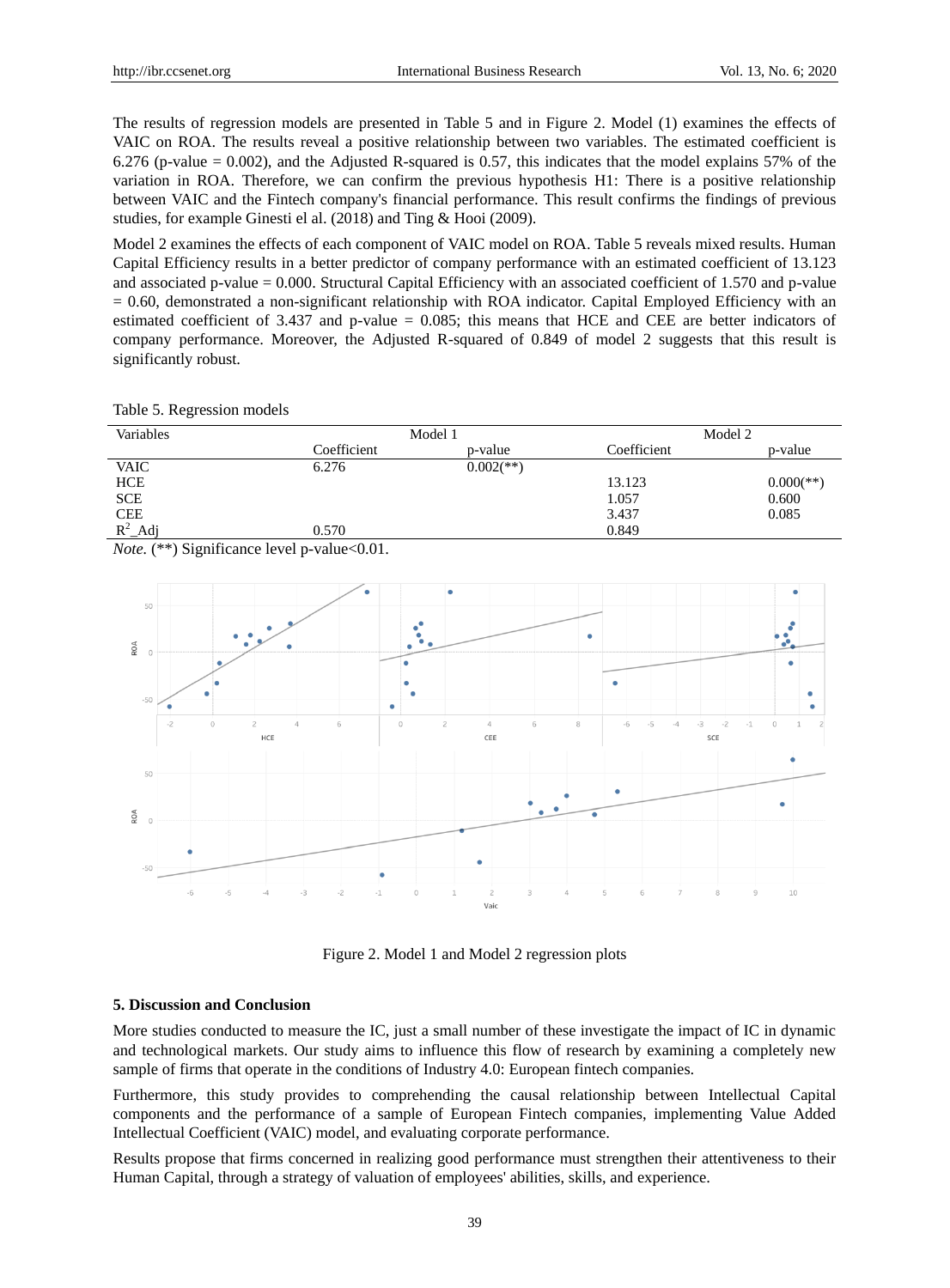All these outcomes are reliable with the majority of literature that regards the crucial significance of leverage the Intellectual Capital for generating firms' value.

This study might be of awareness to policymakers and shareholders, as it supports to assess how and under what conditions proficient usage of Intellectual Capital components might create value for the competitiveness of firms.

This study, moreover, proposes innovative awareness for managers in order to recognize which aspects are critical for attainment profitability in the 4.0 Technology Era.

Therefore, we suppose that companies with inferior productivity put more and more exertion into obtaining value from the management of the components of Intellectual Capital.

This research has some limits. First, the study focuses on the European level. Future studies could be extended to Asia and the USA market. Second, the outcomes of this research must be taken prudently, pondering the well-known limits that influence the Pulic's method. Third, the study has used only ROA as an indicator of companies' financial performance. More indicators can be involved to analysis the relationship between Intellectual Capital and companies' profitability.

Potential future extension of this research could examine more components of IC, such as Innovation Capital and Relational Capital, these components can capture more information from the external and internal environment. The scholars are invited to test alternative methodological frameworks to calculate IC components and offer a new point of view in this stream of research.

#### **References**

- Al-Barznji, K., & Atanassov, A. (2017). Review of big data and big data mining for adding big value to enterprises. *Science, Engineering & Education, 2*(1), 50-57.
- Albertini, E. (2016). An inductive typology of the interrelations between different components of intellectual capital. *Management Decision*.<https://doi.org/10.1108/MD-09-2015-0425>
- Aldridge, I., & Krawcinw, S. (2017). *Real-time risck: what investors should know about fintech, high-frequency trading and flash crashes.* Hoboken: Wiley. https://doi.org/10.1002/9781119319030
- Alhassan, A. L., & Asare, N. (2016). Intellectual capital and bank productivity in emerging markets: evidence from Ghana. *Management Decision*, *54*(3), 589-609.<https://doi.org/10.1108/MD-01-2015-0025>
- Bjurström, E., & Roberts, H. (2007). The principle of connectivity: networked assets, strategic capabilities and bundled outcomes. *Intellectual Capital Revisited: Paradoxes in the Knowledge Intensive Organization, Edward Elgar, Cheltenham*, 45-60.
- Bontis, N. (1998). Intellectual capital: an exploratory study that develops measures and models. *Management decision*.<https://doi.org/10.1108/00251749810204142>
- Capuano, P. (2010). La valutazione del capitale intellettuale in banca: un'analisi empirica sulle banche italiane quotate. *Impresa Progetto-Electronic Journal of Management*, *1.*
- Celenza, D., & Rossi, F. (2014). Intellectual capital and performance of listed companies: empirical evidence from Italy. *Measuring Business Excellence*, *18*(1), 22-35. <https://doi.org/10.1108/MBE-10-2013-0054>
- D'Egidio, F. (2006). *Quando cambiare. Come assicurarsi profitti nel tempo misurando la vitalità d'impresa e gli «intangibili» che contano per vincere* (Vol. 326). FrancoAngeli.
- Diebold, F. X. (2012, 2018). *The Origin(s) and Development of "Big Data": The Phenomenon, the Term, and the Discipline.* Manuscript, Department of Economics, University of Pennsylvania. 2012, revised 2018. https://doi.org/10.2139/ssrn.2202843
- Dženopoljac, V., Janoševic, S., & Bontis, N. (2016), Intellectual capital and financial performance in the Serbian ICT industry. *Journal of Intellectual Capital, 17*(2), 373-396. <https://doi.org/10.1108/JIC-07-2015-0068>
- Edvinsson, L. (1997). Developing intellectual capital at Skandia. *Long range planning*, *30*(3), 366-373. https://doi.org/10.1016/S0024-6301(97)90248-X
- Edvinsson, L., & Malone, M. S. (1997). *Intellectual capital: The proven way to establish your company's real value by finding its hidden brainpower*. Piatkus.
- Fidanbas, O., & Irdan, G. (2019). The Impact of Intellectual Capital on Innovation: A Literature Study. *Business Management Dynamics*, *8*(12), 1.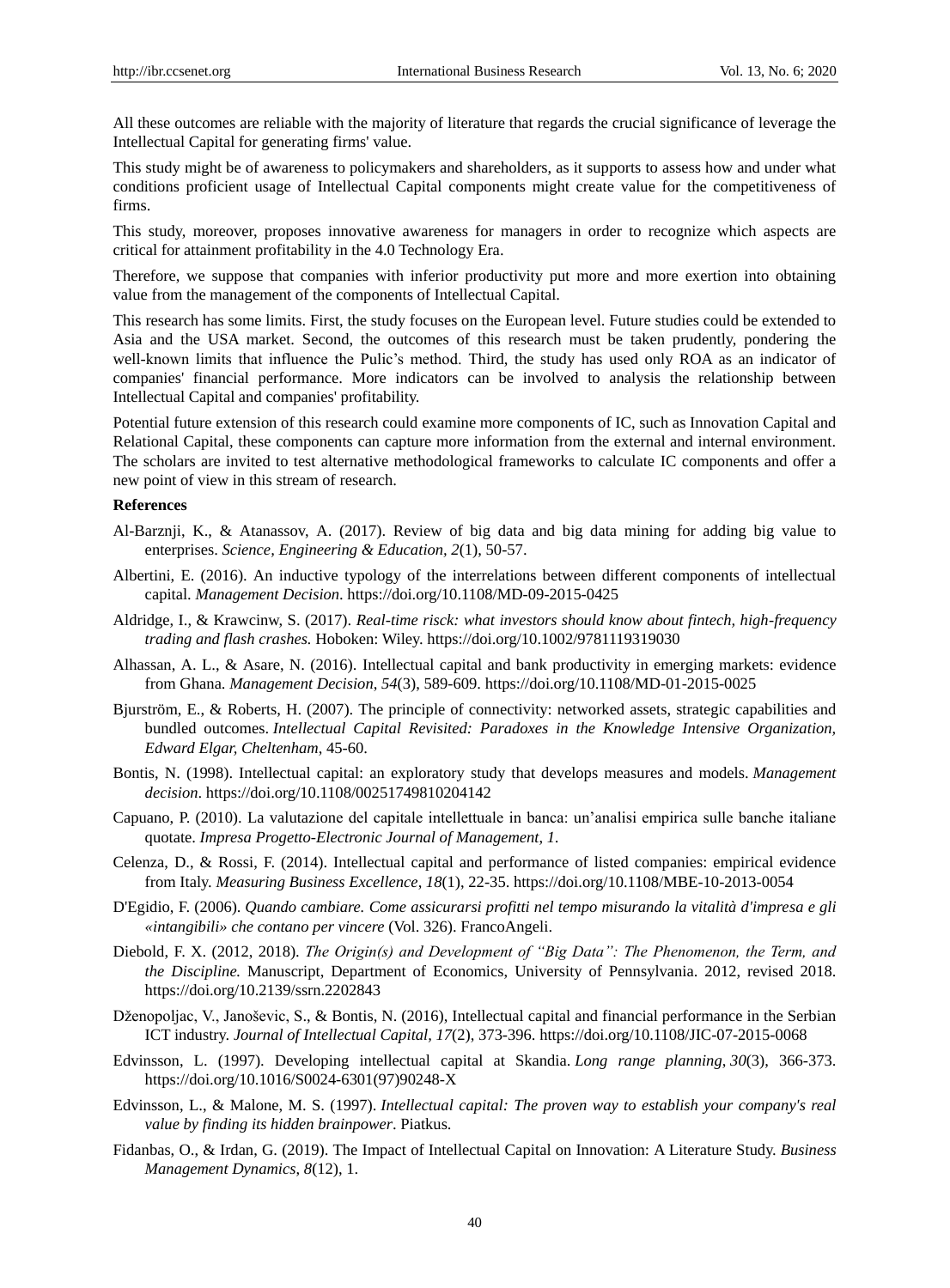- Gan, K., & Saleh, Z. (2008). Intellectual capital and corporate performance of technology-intensive companies: Malaysia evidence. *AJBA*, *1*(1), 113-130.
- Gandomi, A., & Haider M. (2015). Beyond the hype: Big data concepts, methods, and analytics. *International Journal of Information Management, 35*(2), 137-144.<https://doi.org/10.1016/j.ijinfomgt.2014.10.007>
- Ginesti G., Caldarelli A., & Zampella, A. (2018). Exploring the impact of intellectual capital on company reputation and performance. *Journal of Intellectual Capital, 19*(5), 915-934. https://doi.org/10.1108/JIC-01-2018-0012
- Gogan, L. M., Artene, A., Sarca, I., & Draghici, A. (2016). The impact of intellectual capital on organizational performance. *Procedia-social and behavioral sciences*, *221*, 194-202. https://doi.org/10.1016/j.sbspro.2016.05.106
- Gomber, P., Koch, J. A., & Siering, M. (2017). Digital Finance and FinTech: current research and future research directions. *Journal of Business Economics*, *87*(5), 537-580. https://doi.org/10.1007/s11573-017-0852-x
- Herman, A. (2010). Intellectual capital and its measurements. *Economics & Business Administration Journal*, *2*, 7-16.
- Hsu, Y. H., & Fang, W. (2009). Intellectual capital and new product development performance: The mediating role of organizational learning capability. *Technological Forecasting and Social Change*, *76*(5), 664-677. <https://doi.org/10.1016/j.techfore.2008.03.012>
- Iazzolino, G., & Laise, D. (2013). Value added intellectual coefficient (VAIC) A methodological and critical review. *Journal of Intellectual Capital*, *14*(4), 547-563. <https://doi.org/10.1108/JIC-12-2012-0107>
- Jayawarna, D., Jones, O., & Macpherson, A. (2014). Entrepreneurial potential: The role of human and cultural capitals. *International Small Business Journal*, *32*(8), 918-943[. https://doi.org/10.1177/0266242614525795](https://doi.org/10.1177%2F0266242614525795)
- Joshi, M., Cahill, D., Sidhu, J., & Kansal, M. (2013). Intellectual capital and financial performance: an evaluation of the Australian financial sector. *Journal of intellectual capital*, *14*(2), 264-285. https://doi.org/10.1108/14691931311323887
- Krstić, B., & Bonić, L. (2016). EIC: a new tool for intellectual capital performance measurement. *Prague economic papers*, *2016*(6), 723-741. https://doi.org/10.18267/j.pep.586
- Lee, C. S., & Wong, K. Y. (2019). Advances in intellectual capital performance measurement: a state-of-the-art review. *The Bottom Line*.<https://doi.org/10.1108/BL-12-2018-0051>
- Lev, B. (2000). *Intangibles: Management, measurement, and reporting*. Brookings institution press.
- Marr, B., Gupta, O., Pike, S., & Roos, G. (2003). Intellectual capital and knowledge management effectiveness. *Management decision*.<https://doi.org/10.1108/00251740310496288>
- McGregor, J., Tweed, D., & Pech, R. (2004). Human capital in the new economy: devil's bargain? *Journal of Intellectual Capital*.<https://doi.org/10.1108/14691930410512978>
- Meles, A., Porzio, C., Sampagnaro, G., & Verdoliva, V. (2016). The impact of the intellectual capital efficiency on commercial banks performance: Evidence from the US. *Journal of Multinational Financial Management*, *36*, 64-74. https://doi.org/10.1016/j.mulfin.2016.04.003
- Petty, R., & Guthrie, J. (2000). Intellectual capital literature review: measurement, reporting and management. *Journal of intellectual capital*, *1*(2), 155-176. https://doi.org/10.1108/14691930010348731
- Popkova, E. G. (2019). Preconditions of formation and development of industry 4.0 in the conditions of knowledge economy. In *Industry 4.0: Industrial Revolution of the 21st Century* (pp. 65-72). Springer, Cham. https://doi.org/10.1007/978-3-319-94310-7\_6
- Popkova, E. G., Ragulina, Y. V., & Bogoviz, A. V. (2019). Fundamental differences of transition to industry 4.0 from previous industrial revolutions. In *Industry 4.0: Industrial Revolution of the 21st Century* (pp. 21-29). Springer, Cham. https://doi.org/10.1007/978-3-319-94310-7\_3
- Pulic, A. (1998). *Measuring the performance of intellectual potential in knowledge economy*. Paper presented at the second McMaster World Congress on Measuring and Managing Intellectual Capital by the Austrian Team for Intellectual Potential, Hamilton, February.
- Pulic, A. (2000). VAIC™–an accounting tool for IC management. *International journal of technology management*, *20*(5-8), 702-714. https://doi.org/10.1504/IJTM.2000.002891